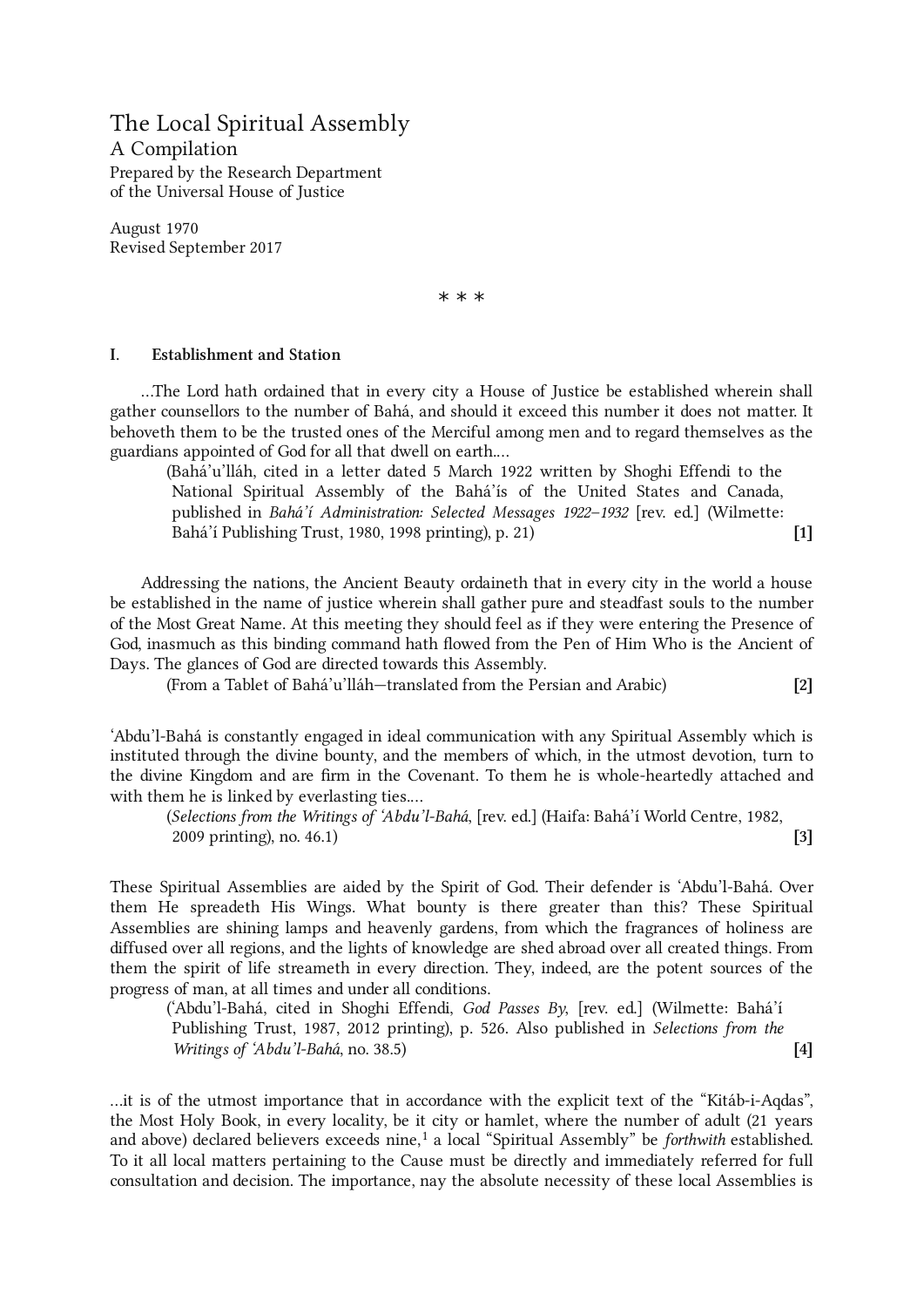manifest when we realize that in the days to come they will evolve into the local Houses of Justice.…

(From a letter dated 12 March 1923 written by Shoghi Effendi to the Bahá'ís of America, Australasia, France, Germany, British Isles, Italy, Japan and Switzerland, published in Bahá'í Administration: Selected Messages 1922–1932, p. 37) [5]

Let us recall His explicit and often repeated assurances that every Assembly elected in that rarefied atmosphere of selflessness and detachment is in truth appointed of God, that its verdict is truly inspired, that one and all should submit to its decision unreservedly and with cheerfulness.

(From a letter dated 23 February 1924 written by Shoghi Effendi to the Bahá'ís of America, published in Bahá'í Administration: Selected Messages 1922–1932, p. 65) [6]

Designated as "Spiritual Assemblies"—an appellation that must in the course of time be replaced by their permanent and more descriptive title of "Houses of Justice," bestowed upon them by the Author of the Bahá'í Revelation; instituted, without any exception, in every city, town and village where nine or more adult believers are resident; annually and directly elected, on the first day of the greatest Bahá'í Festival by all adult believers, men and women alike; invested with an authority rendering them unanswerable for their acts and decisions to those who elect them; solemnly pledged to follow, under all conditions, the dictates of the "Most Great Justice" that can alone usher in the reign of the "Most Great Peace" which Bahá'u'lláh has proclaimed and must ultimately establish; charged with the responsibility of promoting at all times the best interests of the communities within their jurisdiction, of familiarizing them with their plans and activities and of inviting them to offer any recommendations they might wish to make; cognizant of their no less vital task of demonstrating, through association with all liberal and humanitarian movements, the universality and comprehensiveness of their Faith; dissociated entirely from all sectarian organizations, whether religious or secular; assisted by committees annually appointed by, and directly responsible to, them, to each of which a particular branch of Bahá'í activity is assigned for study and action; supported by local funds to which all believers voluntarily contribute; these Assemblies, the representatives and custodians of the Faith of Bahá'u'lláh, numbering at the present time, several hundred, and whose membership is drawn from the diversified races, creeds and classes constituting the world-wide Bahá'í community, have, in the course of the last two decades, abundantly demonstrated, by virtue of their achievements, their right to be regarded as the chief sinews of Bahá'í society, as well as the ultimate foundation of its administrative structure.

(Shoghi Effendi, God Passes By, pp. 524–525)  $[7]$ 

That the Spiritual Assemblies of today will be replaced in time by the Houses of Justice, and are to all intents and purposes identical and not separate bodies, is abundantly confirmed by 'Abdu'l-Bahá Himself. He has in fact in a Tablet addressed to the members of the first Chicago Spiritual Assembly, the first elected Bahá'í body instituted in the United States, referred to them as the members of the "House of Justice" for that city, and has thus with His own pen established beyond any doubt the identity of the present Bahá'í Spiritual Assemblies with the Houses of Justice referred to by Bahá'u'lláh. For reasons which are not difficult to discover, it has been found advisable to bestow upon the elected representatives of Bahá'í communities throughout the world the temporary appellation of Spiritual Assemblies, a term which, as the position and aims of the Bahá'í Faith are better understood and more fully recognized, will gradually be superseded by the permanent and more appropriate designation of House of Justice.…

(Shoghi Effendi, The World Order of Bahá'u'lláh: Selected Letters, [2nd rev. ed.] (Wilmette: Bahá'í Publishing Trust, 1982, 2012 printing) p. 6) [8]

## II. Membership—Qualifications and Election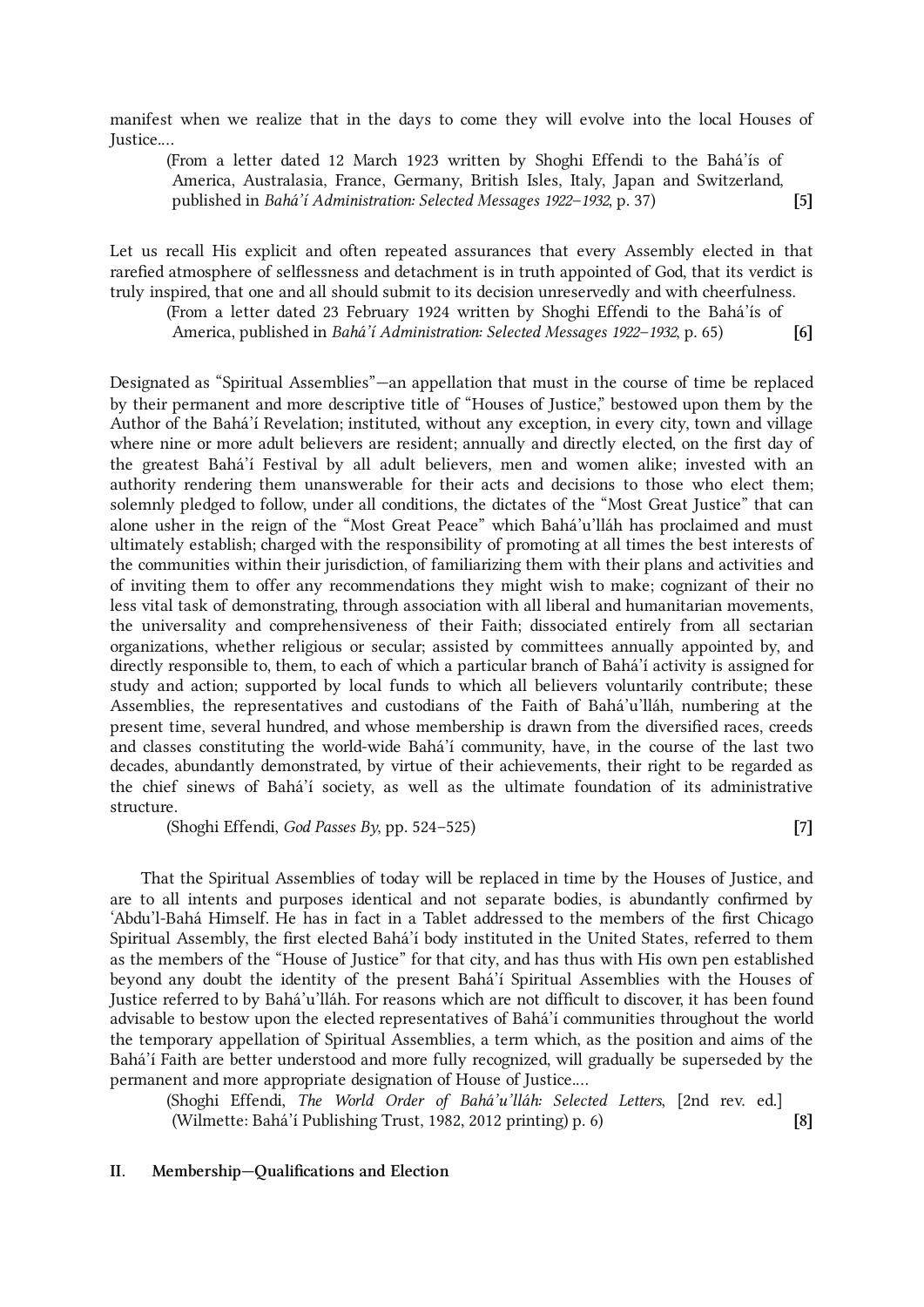If we but turn our gaze to the high qualifications of the members of Bahá'í Assemblies … we are filled with feelings of unworthiness and dismay, and would feel truly disheartened but for the comforting thought that if we rise to play nobly our part every deficiency in our lives will be more than compensated by the all-conquering spirit of His grace and power. Hence it is incumbent upon the chosen delegates to consider without the least trace of passion and prejudice, and irrespective of any material consideration, the names of only those who can best combine the necessary qualities of unquestioned loyalty, of selfless devotion, of a well-trained mind, of recognized ability and mature experience.…

(From a letter dated 3 June 1925 written by Shoghi Effendi to the delegates and visitors at the convention of the United States and Canada, published in Bahá'í Administration: Selected Messages 1922–1932, p. 88) [9]

With reference to your next question concerning the qualifications of the members of the Spiritual Assembly: there is a distinction of fundamental importance which should be always remembered in this connection, and this is between the Spiritual Assembly as an institution, and the persons who compose it. These are by no means supposed to be perfect, nor can they be considered as being inherently superior to the rest of their fellow-believers. It is precisely because they are subject to the same human limitations that characterize the other members of the community that they have to be elected every year. The existence of elections is a sufficient indication that Assembly members, though forming part of an institution that is divine and perfect, are nevertheless themselves imperfect. But this does not necessarily imply that their judgement is defective. For as 'Abdu'l-Bahá has repeatedly emphasized Bahá'í Assemblies are under the guidance and protection of God. The elections, especially when annual, give the community a good opportunity to remedy any defect or imperfection from which the Assembly may suffer as a result of the actions of its members. Thus a safe method has been established whereby the quality of membership in Bahá'í Assemblies can be continually raised and improved. But, as already stated, the institution of the Spiritual Assembly should under no circumstances be identified with, or be estimated merely through, the personal qualifications of the members that compose it.

(From a letter dated 15 November 1935 written on behalf of Shoghi Effendi to two believers) [10]

…I feel that reference to personalities before the election would give rise to misunderstanding and differences. What the friends should do is to get thoroughly acquainted with one another, to exchange views, to mix freely and discuss among themselves the requirements and qualifications for such a membership without reference or application, however indirect, to particular individuals. We should refrain from influencing the opinion of others, of canvassing for any particular individual, but should stress the necessity of getting fully acquainted with the qualifications of membership referred to in our Beloved's Tablets and of learning more about one another through direct, personal experience rather than through the reports and opinions of our friends.

(From a letter dated 14 May 1927 written by Shoghi Effendi to a Local Spiritual Assembly, published in Bahá'í News (18 June 1927), p. 9) [11]

These local Spiritual Assemblies will have to be elected directly by the friends, and every declared believer of 21 years and above, far from standing aloof and assuming an indifferent or independent attitude, should regard it his sacred duty to take part, conscientiously and diligently, in the election, the consolidation, and the efficient working of his own local Assembly.

(From a letter dated 12 March 1923 written by Shoghi Effendi to the Bahá'ís of America, Australasia, France, Germany, British Isles, Italy, Japan, and Switzerland, published in Bahá'í Administration: Selected Messages 1922–1932, p. 39) [12]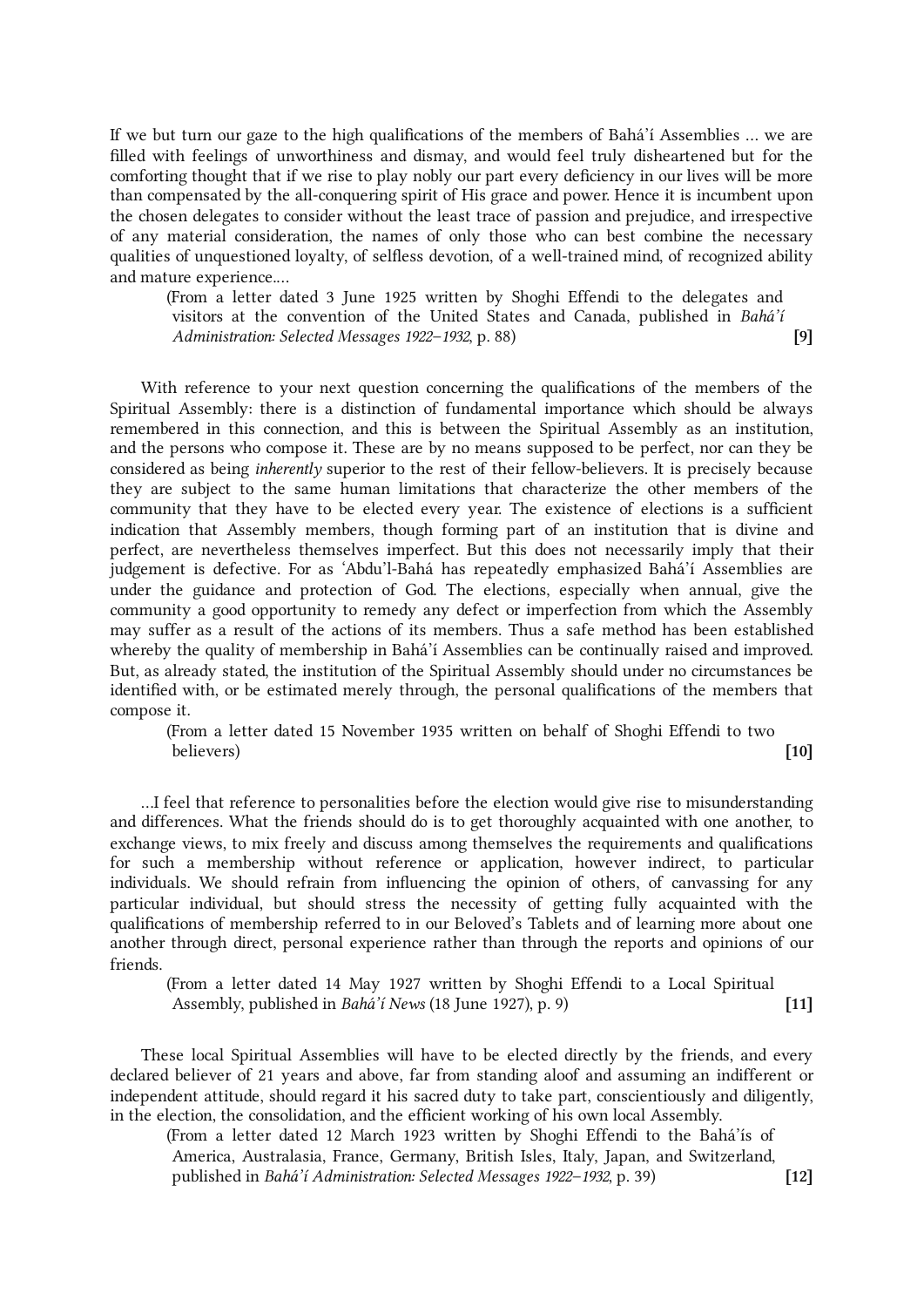…the elector … is called upon to vote for none but those whom prayer and reflection have inspired him to uphold. …the practice of nomination, so detrimental to the atmosphere of a silent and prayerful election, is viewed with mistrust inasmuch as it gives the right to the majority of a body that, in itself, under the present circumstances, often constitutes a minority of all the elected delegates, to deny that God-given right of every elector to vote only in favour of those whom he is conscientiously convinced are the most worthy candidates.…

(From a letter dated 27 May 1927 written by Shoghi Effendi to the National Spiritual Assembly of the United States and Canada, published in Bahá'í Administration: Selected Messages 1922–1932, p. 136) [13]

## III. Taking Counsel Together—Functions

It is incumbent upon them to take counsel together and to have regard for the interests of the servants of God, for His sake, even as they regard their own interests, and to choose that which is meet and seemly. Thus hath the Lord your God … commanded you. Beware lest ye put away that which is clearly revealed in His Tablet. Fear God, O ye that perceive!

(Bahá'u'lláh, cited in a letter dated 5 March 1922 written by Shoghi Effendi to the Bahá'ís of the United States and Canada, published in Bahá'í Administration: Selected Messages 1922–1932, p. 21) [14]

Once in session, it behoveth them to converse, on behalf of God's servants, upon the affairs and interests of all. They should, for instance, accord precedence to the teaching of the Cause, inasmuch as it is a matter of supreme importance, so that all people, even as a single soul, may enter within the Tabernacle of divine Unity, and all humanity may become even as a single body. In like manner, they should consider such matters as the refinement of manners, the preservation of human dignity, the development of cities, and the polity which God hath made a bulwark for His lands and a fortress for His people.

The teaching of the Cause of God should be considered with a view to what, in the particular conditions of each time and age, is most conducive to its advancement and, similarly, other matters; whatever is then decided upon should be carried into effect. Care, however, should be taken lest aught be implemented contrary to that which hath been sent down in the divine verses in this Revelation of imperishable glory. For whatsoever the one true God—exalted be His glory! hath prescribed unto His servants, the same is to their best advantage. He, verily, is kinder to you than ye are to yourselves; He, verily, is the All-Knowing, the All-Informed.

Should these souls comply with the prescribed conditions, they shall assuredly be aided through His invisible bestowals. This, truly, is an undertaking whose benefit embraceth all. (From a Tablet of Bahá'u'lláh—translated from the Persian and Arabic) [15]

The prime requisites for them that take counsel together are purity of motive, radiance of spirit, detachment from all else save God, attraction to His Divine Fragrances, humility and lowliness amongst His loved ones, patience and long-suffering in difficulties and servitude to His exalted Threshold. Should they be graciously aided to acquire these attributes, victory from the unseen Kingdom of Bahá shall be vouchsafed to them. In this day, assemblies of consultation are of the greatest importance and a vital necessity. Obedience unto them is essential and obligatory. The members thereof must take counsel together in such wise that no occasion for ill-feeling or discord may arise. This can be attained when every member expresseth with absolute freedom his own opinion and setteth forth his argument. Should any one oppose, he must on no account feel hurt for not until matters are fully discussed can the right way be revealed. The shining spark of truth cometh forth only after the clash of differing opinions. If after discussion a decision be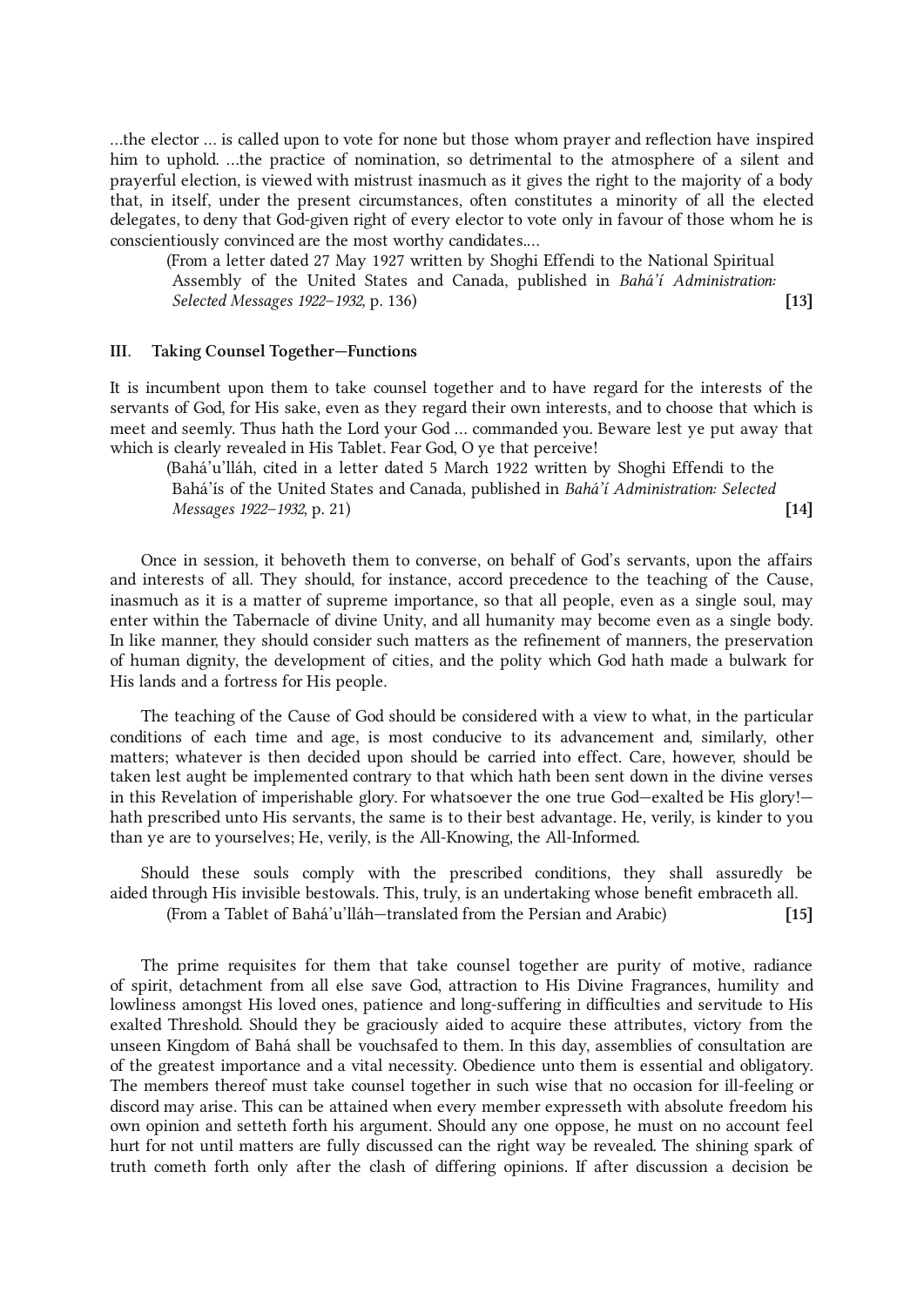carried unanimously, well and good; but if, the Lord forbid, differences of opinion should arise, a majority of voices must prevail.

('Abdu'l-Bahá, cited in a letter dated 5 March 1922 written by Shoghi Effendi to the Bahá'ís of the United States and Canada, published in Bahá'í Administration: Selected Messages 1922–1932, pp. 21–22. Also published in Selections from the Writings of 'Abdu'l-Bahá, nos. 43.1 and 44.1) [16]

…Whenever ye enter the council-chamber, recite this prayer with a heart throbbing with the love of God and a tongue purified from all but His remembrance, that the All-Powerful may graciously aid you to achieve supreme victory: "O God, my God! We are servants of Thine that have turned with devotion to Thy Holy Face, that have detached ourselves from all beside Thee in this glorious Day. We have gathered in this spiritual assembly, united in our views and thoughts, with our purposes harmonized to exalt Thy Word amidst mankind. O Lord, our God! Make us the signs of Thy divine Guidance, the Standards of Thy exalted Faith amongst men, servants to Thy mighty Covenant, O Thou our Lord Most High! Manifestations of Thy Divine Unity in Thine Abhá Kingdom, and resplendent stars shining upon all regions. Lord! Aid us to become seas surging with the billows of Thy wondrous Grace, streams flowing from Thy all-glorious Heights, goodly fruits upon the Tree of Thy heavenly Cause, trees waving through the breezes of Thy Bounty in Thy celestial Vineyard. O God! Make our souls dependent upon the Verses of Thy Divine Unity, our hearts cheered with the outpourings of Thy Grace, that we may unite even as the waves of one sea and become merged together as the rays of Thine effulgent Light; that our thoughts, our views, our feelings may become as one reality, manifesting the spirit of union throughout the world. Thou art the Gracious, the Bountiful, the Bestower, the Almighty, the Merciful, the Compassionate."

('Abdu'l-Bahá, cited in a letter dated 5 March 1922 written by Shoghi Effendi to the Bahá'ís of the United States and Canada, published in Bahá'í Administration: Selected Messages 1922–1932, pp. 20–21. Also published in Selections from the Writings of 'Abdu'l-Bahá, nos. 42.4 and 42.5) [17]

…The first condition is absolute love and harmony amongst the members of the assembly. They must be wholly freed from estrangement and must manifest in themselves the Unity of God, for they are the waves of one sea, the drops of one river, the stars of one heaven, the rays of one sun, the trees of one orchard, the flowers of one garden. Should harmony of thought and absolute unity be non-existent, that gathering shall be dispersed and that assembly be brought to naught. The second condition: They must when coming together turn their faces to the Kingdom on High and ask aid from the Realm of Glory. They must then proceed with the utmost devotion, courtesy, dignity, care and moderation to express their views. They must in every matter search out the truth and not insist upon their own opinion, for stubbornness and persistence in one's views will lead ultimately to discord and wrangling and the truth will remain hidden. The honoured members must with all freedom express their own thoughts, and it is in no wise permissible for one to belittle the thought of another, nay, he must with moderation set forth the truth, and should differences of opinion arise a majority of voices must prevail, and all must obey and submit to the majority. It is again not permitted that any one of the honoured members object to or censure, whether in or out of the meeting, any decision arrived at previously though that decision be not right, for such criticism would prevent any decision from being enforced. In short, whatsoever thing is arranged in harmony and with love and purity of motive, its result is light, and should the least trace of estrangement prevail the result shall be darkness upon darkness.… If this be so regarded, that assembly shall be of God, but otherwise it shall lead to coolness and alienation that proceed from the Evil One.…

('Abdu'l-Bahá, cited in a letter dated 5 March 1922 written by Shoghi Effendi to the Bahá'ís of the United States and Canada, published in Bahá'í Administration: Selected Messages 1922–1932, p. 22.) [18]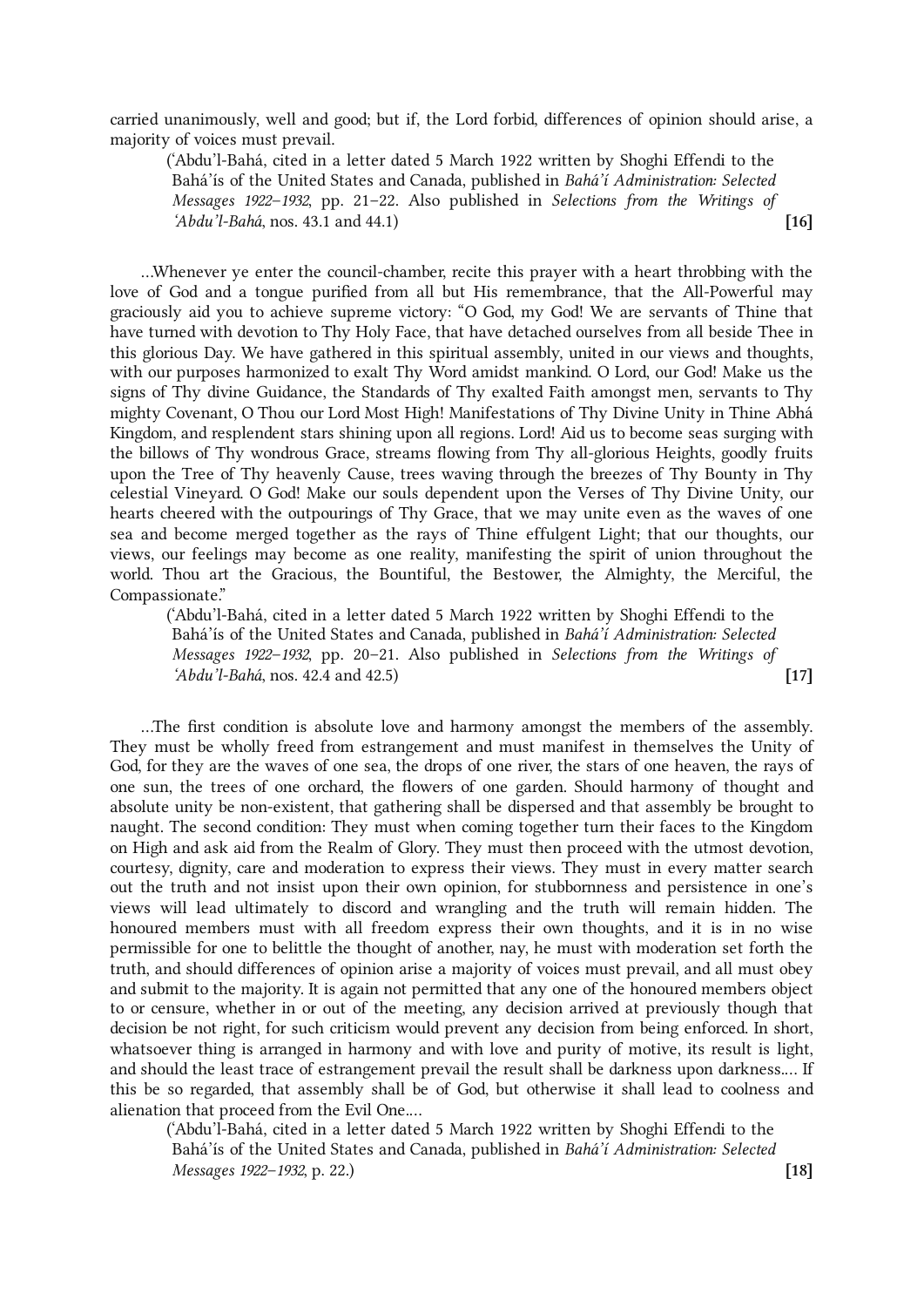Discussions must all be confined to spiritual matters that pertain to the training of souls, the instruction of children, the relief of the poor, the help of the feeble throughout all classes in the world, kindness to all peoples, the diffusion of the fragrances of God and the exaltation of His Holy Word. Should they endeavour to fulfil these conditions the Grace of the Holy Spirit shall be vouchsafed unto them, and that assembly shall become the centre of the Divine blessings, the hosts of Divine confirmation shall come to their aid, and they shall day by day receive a new effusion of Spirit.

('Abdu'l-Bahá, cited in a letter dated 5 March 1922 written by Shoghi Effendi to the Bahá'ís of the United States and Canada, published in Bahá'í Administration: Selected Messages 1922–1932, pp. 22–23) [19]

A perusal of some of the words of Bahá'u'lláh and 'Abdu'l-Bahá on the duties and functions of the Spiritual Assemblies in every land (later to be designated as the local Houses of Justice) emphatically reveals the sacredness of their nature, the wide scope of their activity, and the grave responsibility which rests upon them.

…

The matter of Teaching, its direction, its ways and means, its extension, its consolidation, essential as they are to the interests of the Cause, constitute by no means the only issue which should receive the full attention of these Assemblies. A careful study of Bahá'u'lláh's and 'Abdu'l-Bahá's Tablets will reveal that other duties, no less vital to the interests of the Cause, devolve upon the elected representatives of the friends in every locality.

It is incumbent upon them to be vigilant and cautious, discreet and watchful, and protect at all times the Temple of the Cause from the dart of the mischief-maker and the onslaught of the enemy.

They must endeavour to promote amity and concord amongst the friends, efface every lingering trace of distrust, coolness and estrangement from every heart, and secure in its stead an active and whole-hearted cooperation for the service of the Cause.

They must do their utmost to extend at all times the helping hand to the poor, the sick, the disabled, the orphan, the widow, irrespective of colour, caste and creed.

They must promote by every means in their power the material as well as the spiritual enlightenment of youth, the means for the education of children, institute, whenever possible, Bahá'í educational institutions, organize and supervise their work and provide the best means for their progress and development.

…

…

They must undertake the arrangement of the regular meetings of the friends, the feasts and the anniversaries, as well as the special gatherings designed to serve and promote the social, intellectual and spiritual interests of their fellow-men.

These rank among the most outstanding obligations of the members of every Spiritual Assembly.…

(The first paragraph is from a letter dated 5 March 1922 written by Shoghi Effendi to the Bahá'ís of the United States and Canada, published in Bahá'í Administration: Selected Messages 1922–1932, p. 20. The rest is from a letter dated 12 March 1923 written by Shoghi Effendi to the Bahá'ís of America, Australasia, France, Germany,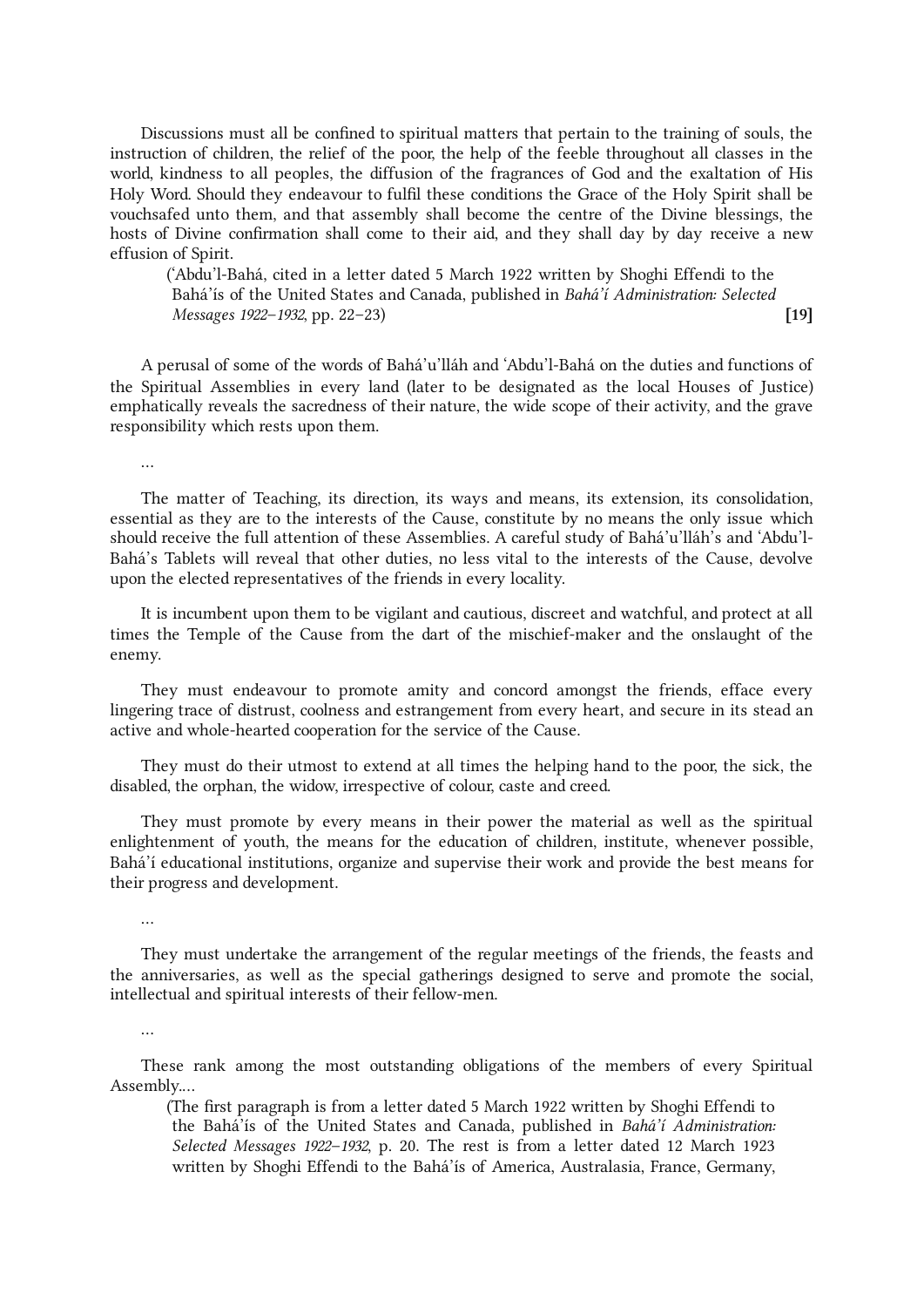British Isles, Italy, Japan and Switzerland, published in Bahá'í Administration: Selected Messages 1922–1932, pp. 37–39) [20]

…he feels that you should turn to your Local Assembly, in the strictest confidence, and seek their aid and advice. These bodies have the sacred obligation to help, advise, protect, and guide the believers in every way within their power when appealed to—indeed they were established just for the purpose of keeping order and unity and obedience to the law of God amongst the believers.

You should go to them as a child would to its parents… (From a letter dated 28 September 1941 written on behalf of Shoghi Effendi to an individual believer) [21]

Bahá'u'lláh has given the promise that in every Assembly where unity and harmony prevail, there His glorious spirit will not only be present, but will animate, sustain and guide all the friends in all their deliberations.

It is to unity that the Guardian has been continually calling the friends. For where a united will exists, nothing can effectively oppose and hamper the forces of constructive development.

(From a letter dated 17 November 1933 written on behalf of Shoghi Effendi to the Local Spiritual Assemblies of Evanston and Wilmette, U.S.A., published in Bahá'í News 190 (December 1946), p. 1) [22]

The members of these Assemblies, on their part, must disregard utterly their own likes and dislikes, their personal interests and inclinations, and concentrate their minds upon those measures that will conduce to the welfare and happiness of the Bahá'í Community and promote the common weal.

(From a letter dated 12 March 1923 written by Shoghi Effendi to the Bahá'ís of America, Australasia, France, Germany, British Isles, Italy, Japan and Switzerland, published in Bahá'í Administration: Selected Messages 1922–1932, p. 41) [23]

Let us also remember that at the very root of the Cause lies the principle of the undoubted right of the individual to self-expression, his freedom to declare his conscience and set forth his views.…

…

And when they are called upon to arrive at a certain decision, they should, after dispassionate, anxious, and cordial consultation, turn to God in prayer, and with earnestness and conviction and courage record their vote and abide by the voice of the majority, which we are told by our Master to be the voice of truth, never to be challenged, and always to be whole-heartedly enforced. To this voice the friends must heartily respond, and regard it as the only means that can ensure the protection and advancement of the Cause.

(From a letter dated 23 February 1924 written by Shoghi Effendi to the Bahá'ís of America, published in Bahá'í Administration: Selected Messages 1922–1932, pp. 63–64) [24]

Bahá'ís are not required to vote on an Assembly against their consciences. It is better if they submit to the majority view and make it unanimous. But they are not forced to. What they must do, however, is to abide by the majority decision, as this is what becomes effective. They must not go around undermining the Assembly by saying they disagreed with the majority. In other words, they must put the Cause first and not their own opinions. He (a Spiritual Assembly member) can ask the Assembly to reconsider a matter, but he has no right to force them or create inharmony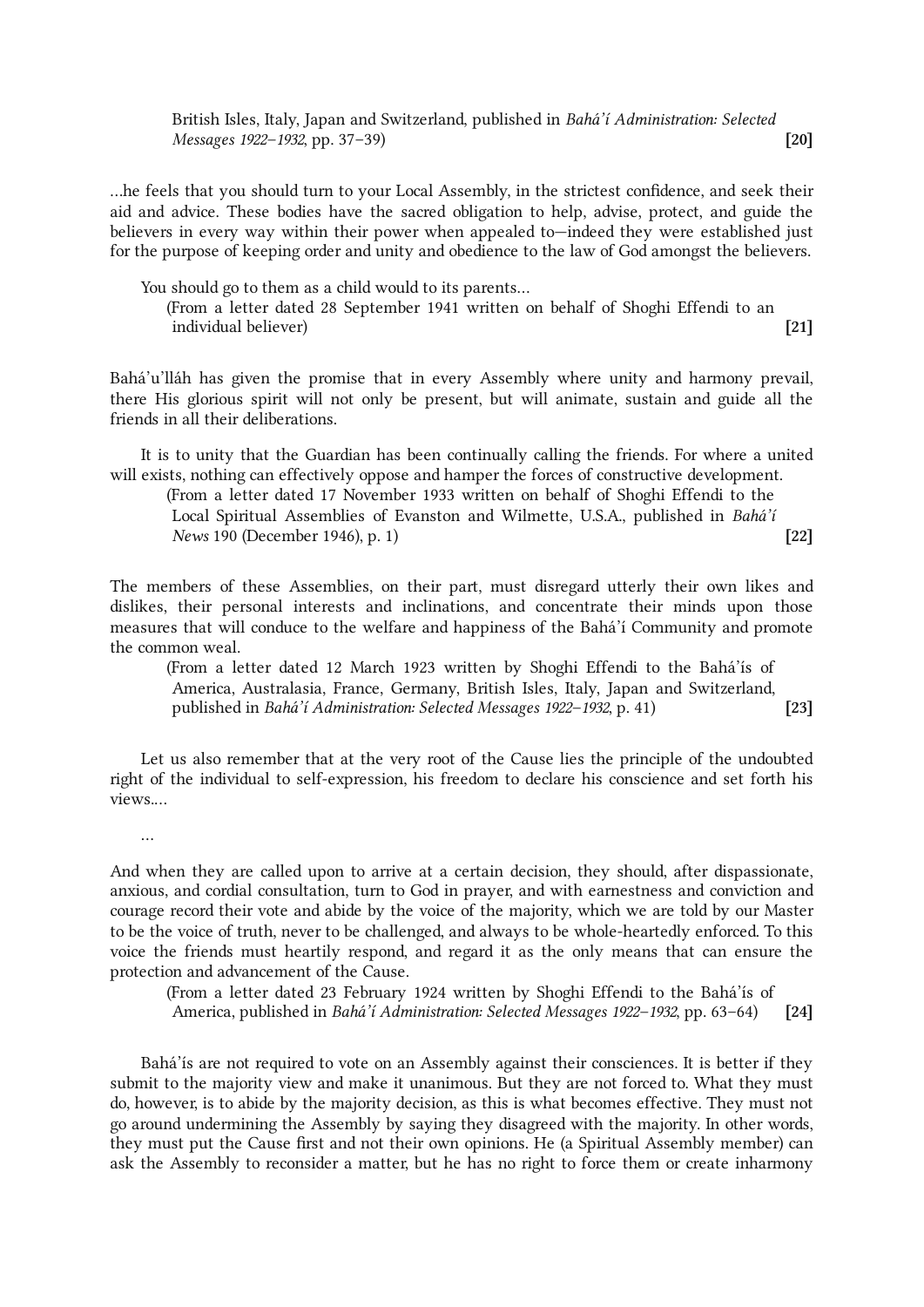because they won't change. Unanimous votes are preferable, but certainly cannot be forced upon Assembly members by artificial methods such as are used by other societies.

(From a letter dated 19 October 1947 written on behalf of Shoghi Effendi to an individual believer, published in Bahá'í News 202 (December 1947), p. 3) [25]

But before the majority of the Assembly comes to a decision, it is not only the right but the sacred obligation of every member to express freely and openly his views, without being afraid of displeasing or alienating any of his fellow-members. In view of this important administrative principle of frank and open consultation, the Guardian would advise you to give up the method of asking other members to voice your opinion and suggestions. This indirect way of expressing your views to the Assembly not only creates an atmosphere of secrecy which is most alien to the spirit of the Cause, but would also lead to many misunderstandings and complications. The Assembly members must have the courage of their convictions, but must also express whole-hearted and unqualified obedience to the well-considered judgement and directions of the majority of their fellow-members.

(From a letter dated 28 October 1935 written on behalf of Shoghi Effendi to an individual believer) [26]

The friends should therefore not feel discouraged at the differences of opinion that may prevail among the members of an Assembly, for these, as experience has shown, and as the Master's words attest, fulfil a valuable function in all Assembly deliberations. But once the opinion of the majority has been ascertained, all the members should automatically and unreservedly obey it, and faithfully carry it out. Patience and restraint, however, should at all times characterize the discussions and deliberations of the elected representatives of the local community, and no fruitless and hair-splitting discussions indulged in, under any circumstances.

(From a letter dated 18 April 1939 written on behalf of Shoghi Effendi to an individual believer) [27]

There is only one principle on which to conduct the work of an Assembly, and that is the supremacy of the will of the majority. The majority decisions must be courageously adopted and carried out by the Assembly, quite regardless of the opinionated adherence to their own views which any minority may cling to.

(From a letter dated 20 November 1941 written on behalf of Shoghi Effendi to an individual believer) [28]

He … pointed out to them that the attitude of "all for one and one for all" was very incorrect. An Assembly constitutes within its area of jurisdiction the Trustees of the Faith. Its members must at all times put the interests of the Faith above personality and impartially go into any matter brought to its attention. Theoretically it is always possible for a member of an Assembly to be unworthy or insincere. To take the attitude that any blame cast upon or any charge made against an Assembly member is a charge against the body itself is very wrong. An Assembly must protect the Faith and neither blindly accuse nor blindly defend one of its members.…

The Bahá'ís must learn to forget personalities and to overcome the desire—so natural in people—to take sides and fight about it. They must also learn to really make use of the great principle of consultation. There is a time set aside at the Nineteen Day Feasts for the Community to express its views and make suggestions to its Assembly; the Assembly and the believers should look forward to this happy period of discussion, and neither fear it nor suppress it. Likewise the Assembly members should fully consult, and in their decisions put the interests of the Cause first and not personalities, the will of the majority prevailing.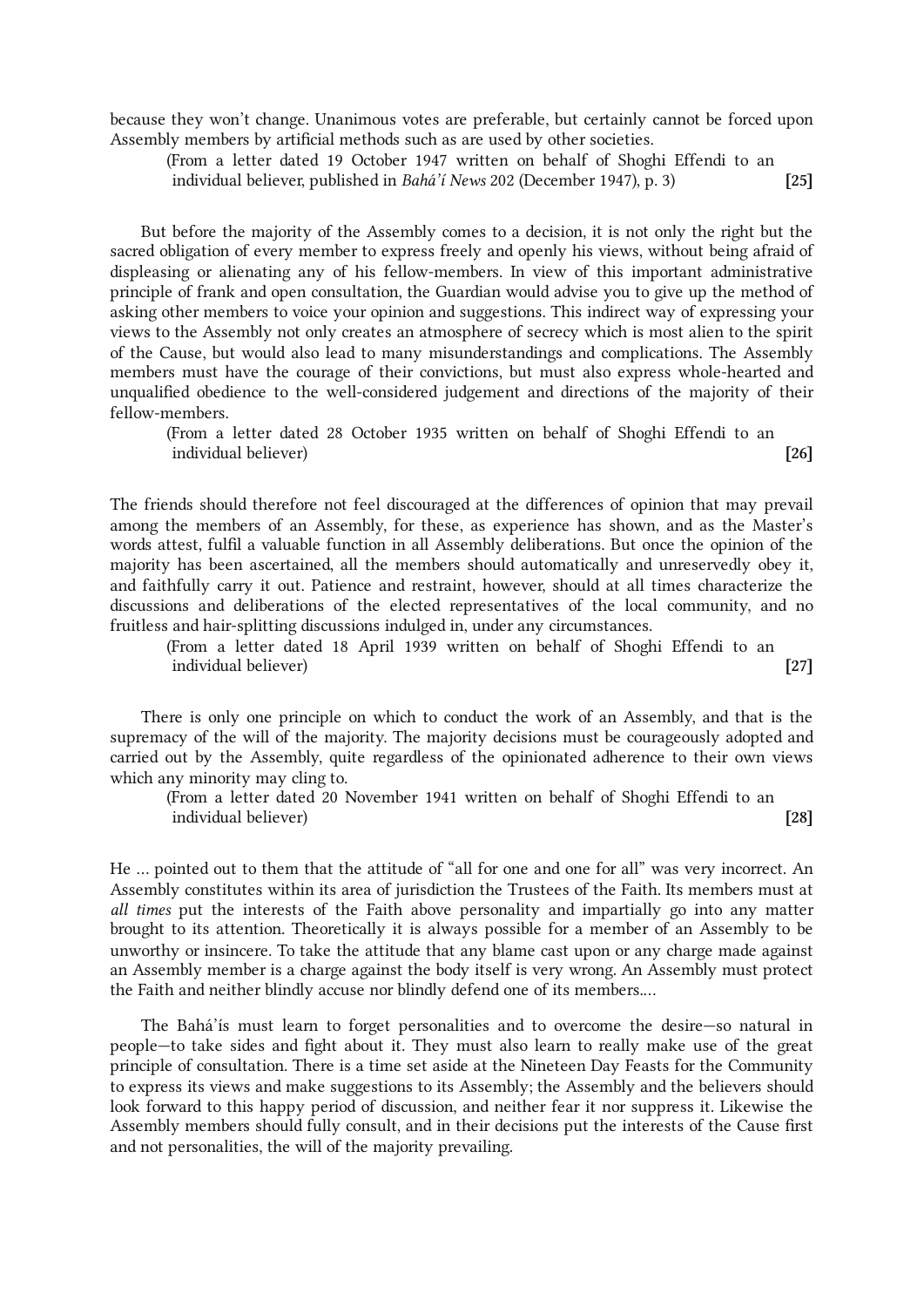… One of the healing remedies Bahá'u'lláh has given to a sick world is the Assembly (which in future will become a House of Justice); its members have very sacred and heavy responsibilities, its power to steer the Community, to protect and assist its members is likewise very great.

(From a letter dated 30 June 1949 written on behalf of Shoghi Effendi to the National Spiritual Assembly of Germany and Austria, published in The Light of Divine Guidance: The Messages from the Guardian of the Bahá'í Faith to the Bahá'ís of Germany and Austria, vol. 1 (Hofheim-Langenhain: Bahá'í-Verlag, 1982), pp. 152–153) [29]

### IV. Attendance and Resignation

…it is only too obvious that unless a member can attend regularly the meetings of his Local Assembly, it would be impossible for him to discharge the duties incumbent upon him, and to fulfil his responsibilities, as a representative of the community. Membership in a Local Spiritual Assembly carries with it, indeed, the obligation and capacity to remain in close touch with local Bahá'í activities, and the ability to attend regularly the sessions of the Assembly.

(From a letter dated 16 February 1935 written on behalf of Shoghi Effendi to the National Spiritual Assembly of the United States and Canada, published in Principles of Bahá'í Administration: A Compilation, 1st Indian ed. (New Delhi: Bahá'í Publishing Trust, 1982), p. 51) [30]

…it is establishing a dangerous precedent to allow Assemblies to put a time limit on nonattendance of their members at meetings of the S.A., beyond which that person is automatically dropped from the Assembly and a vacancy declared… There should be no time limit fixed by Assemblies beyond which a person is dropped. Every case of prolonged absence from the sessions of the Assembly should be considered separately by that Assembly, and if the person is seen to not want to attend meetings, or to be held away from them indefinitely because of illness or travel, then a vacancy could legitimately be declared and a new member be elected.

(From a letter written on behalf of Shoghi Effendi to an individual, published in Bahá'í News 208 (June 1948), p. 7) [31]

With reference to your question whether it would be permissible for a believer to resign from the Local Assembly: under special circumstances, such as illness, one may do so, but only after, and never before, one has been elected to the membership of the Assembly. Personal differences and disagreements among Assembly members surely afford no sufficient ground for such resignation, and certainly can not justify absence from Assembly meetings. Through the clash of personal opinions, as 'Abdu'l-Bahá has stated, the spark of truth is often ignited, and Divine guidance revealed.…

(From a letter dated 18 April 1939 written on behalf of Shoghi Effendi to an individual believer) and the contract of the contract of the contract of the contract of the contract of the contract of the contract of the contract of the contract of the contract of the contract of the contract of the c

The remedy to Assembly inharmony cannot be in the resignation or abstinence of any of its members. It must learn, in spite of disturbing elements, to continue to function as a whole, otherwise the whole system would become discredited through the introduction of exceptions to the rule.

(From a letter dated 20 November 1941 written on behalf of Shoghi Effendi to an individual believer) and the state of the state of the state of the state of the state of the state of the state of the state of the state of the state of the state of the state of the state of the state of the state of th

# V. Assembly—Relation to Believers

Let us also bear in mind that the keynote of the Cause of God is not dictatorial authority, but humble fellowship, not arbitrary power, but the spirit of frank and loving consultation. Nothing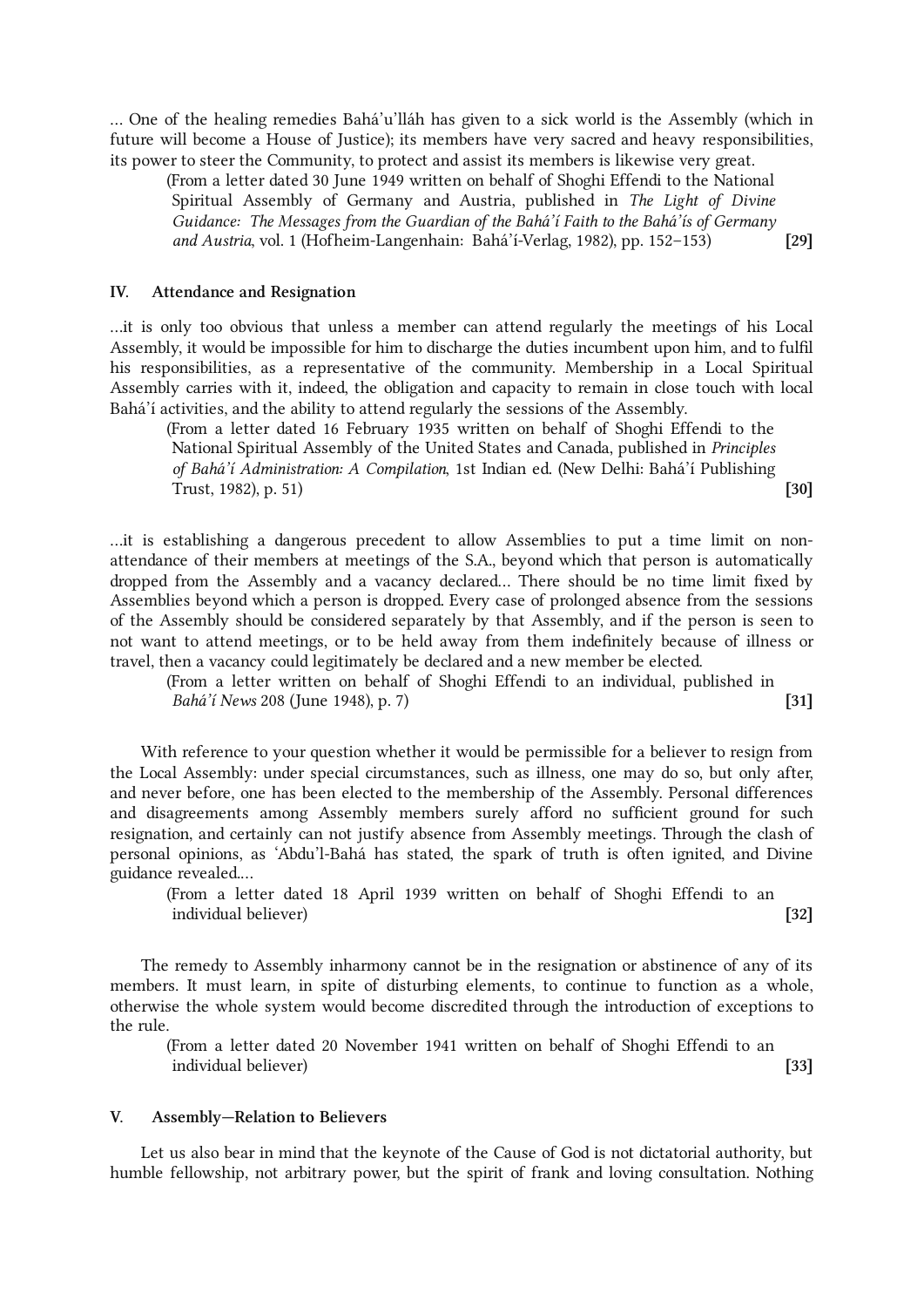short of the spirit of a true Bahá'í can hope to reconcile the principles of mercy and justice, of freedom and submission, of the sanctity of the right of the individual and of self-surrender, of vigilance, discretion and prudence on the one hand and fellowship, candour and courage on the other.

The duties of those whom the friends have freely and conscientiously elected as their representatives are no less vital and binding than the obligations of those who have chosen them. Their function is not to dictate, but to consult, and consult not only among themselves, but as much as possible with the friends whom they represent. They must regard themselves in no other light but that of chosen instruments for a more efficient and dignified presentation of the Cause of God. They should never be led to suppose that they are the central ornaments of the body of the Cause, intrinsically superior to others in capacity or merit, and sole promoters of its teachings and principles. They should approach their task with extreme humility, and endeavour by their openmindedness, their high sense of justice and duty, their candour, their modesty, their entire devotion to the welfare and interests of the friends, the Cause, and humanity, to win not only the confidence and the genuine support and respect of those whom they should serve, but also their esteem and real affection. They must at all times avoid the spirit of exclusiveness, the atmosphere of secrecy, free themselves from a domineering attitude, and banish all forms of prejudice and passion from their deliberations. They should, within the limits of wise discretion, take the friends into their confidence, acquaint them with their plans, share with them their problems and anxieties, and seek their advice and counsel.…

(From a letter dated 23 February 1924 written by Shoghi Effendi to the Bahá'ís of America, published in Bahá'í Administration: Selected Messages 1922–1932, pp. 63–64) [34]

The first quality for leadership, both among individuals and Assemblies, is the capacity to use the energy and competence that exists in the rank and file of its followers. Otherwise the more competent members of the group will go at a tangent and try to find elsewhere a field of work and where they could use their energy.

Shoghi Effendi hopes that the Assemblies will do their utmost in planning such teaching activities that every single soul will be kept busy.

(From a letter dated 30 August 1930 written on behalf of Shoghi Effendi to the National Spiritual Assembly of the United States and Canada) [35]

The administrators of the Faith of God must be like unto shepherds. Their aim should be to dispel all the doubts, misunderstandings and harmful differences which may arise in the community of the believers. And this they can adequately achieve provided they are motivated by a true sense of love for their fellow-brethren coupled with a firm determination to act with justice in all the cases which are submitted to them for their consideration.

(From a letter dated 9 March 1934 written on behalf of Shoghi Effendi to an individual believer) [36]

There is no task more urgently necessary than the assurance of perfect harmony and fellowship among the friends, especially between the Local Assemblies and individual believers. The Local Assemblies should inspire confidence in the individual believers, and these in their turn should express their readiness to fully abide by the decisions and directions of the Local Assembly. The two must learn to co-operate, and to realize that only through such a cooperation can the institutions of the Cause effectively and permanently function. While obedience to the Local Assembly should be unqualified and whole-hearted, yet that body should enforce its decisions in such a way as to avoid giving the impression that it is animated by dictatorial motives. The spirit of the Cause is one of mutual co-operation, and not that of a dictatorship.

(From a letter dated 28 October 1935 written on behalf of Shoghi Effendi to an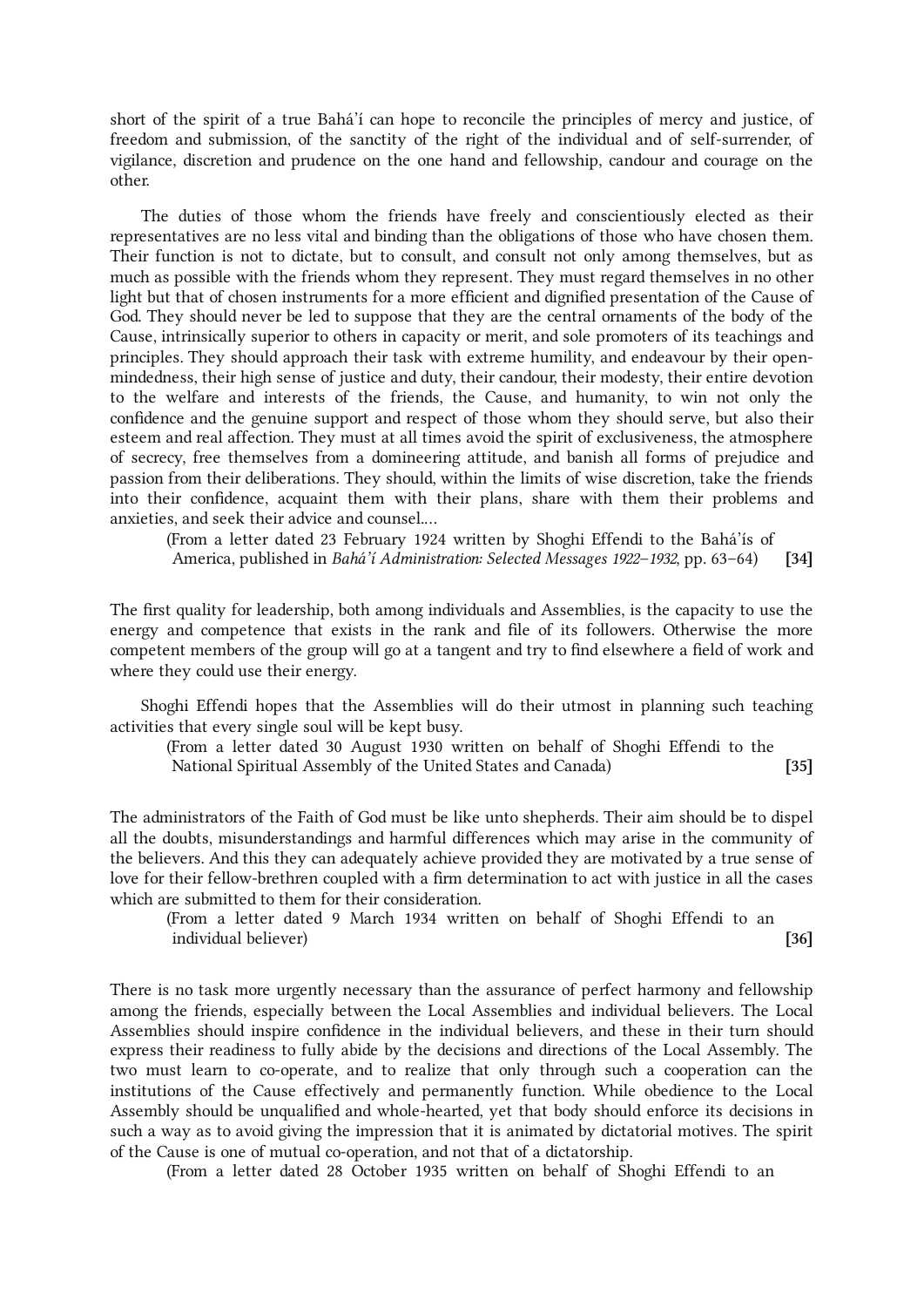individual believer) [37]

### VI. Believers—Relation to Assembly

…It is incumbent upon everyone not to take any step without consulting the Spiritual Assembly, and they must assuredly obey with heart and soul its bidding and be submissive unto it, that things may be properly ordered and well arranged. Otherwise every person will act independently and after his own judgement, will follow his own desire, and do harm to the Cause.

('Abdu'l-Bahá, quoted in a letter dated 5 March 1922 written by Shoghi Effendi to the Bahá'ís of the United States and Canada, published in Bahá'í Administration: Selected Messages 1922–1932 p. 21) [38]

…all matters without any exception whatsoever, regarding the interests of the Cause in … [a] locality, individually or collectively, should be referred exclusively to the Spiritual Assembly in that locality, which shall decide upon it, unless it be a matter of national interest, in which case it shall be referred to the National Body.…

(From a letter dated 5 March 1922 written by Shoghi Effendi to the Bahá'ís of the United States and Canada, published in Bahá'í Administration: Selected Messages 1922–  $1932, p. 23$  [39]

In order to avoid division and disruption, that the Cause may not fall a prey to conflicting interpretations, and lose thereby its purity and pristine vigour, that its affairs may be conducted with efficiency and promptness, it is necessary that everyone should conscientiously take an active part in the election of these Assemblies, abide by their decision, enforce their decree, and co-operate with them whole-heartedly in their task of stimulating the growth of the Movement throughout all regions.…

(From a letter dated 12 March 1923 written by Shoghi Effendi to the Bahá'ís of America, Australasia, France, Germany, British Isles, Italy, Japan and Switzerland, published in Bahá'í Administration: Selected Messages 1922–1932, p. 41) [40]

I fully approve and whole-heartedly and unreservedly uphold the principle to which you refer that personalities should not be made centres around which the community may revolve, but that they should be subordinated under all conditions and however great their merits to the properly constituted Assemblies. You and your co-workers can never overestimate or overemphasize this cardinal principle of Bahá'í Administration.

(From a letter dated 11 April 1933 written on behalf of Shoghi Effendi to the National Spiritual Assembly of the United States and Canada, published in Principles of Bahá'í Administration: A Compilation, p. 58) [41]

Regarding the principle that the Cause must not be allowed to centre around any Bahá'í personality, the Guardian wishes to make it clear that it was never intended that well-qualified individual teachers should not receive from Local Assemblies every encouragement and facilities to address the public. What the Guardian meant was that the personality and the popularity of such a speaker should never be allowed to eclipse the authority, or detract from the influence, of the body of the elected representatives in every local community. Such an individual should not only seek the approval, advice and assistance of the body that represents the Cause in his locality, but should strive to attribute any credit he may obtain to the collective wisdom and capacity of the Assembly under whose jurisdiction he performs his services. Assemblies and not individuals constitute the bedrock on which the Administration is built. Everything else must be subordinated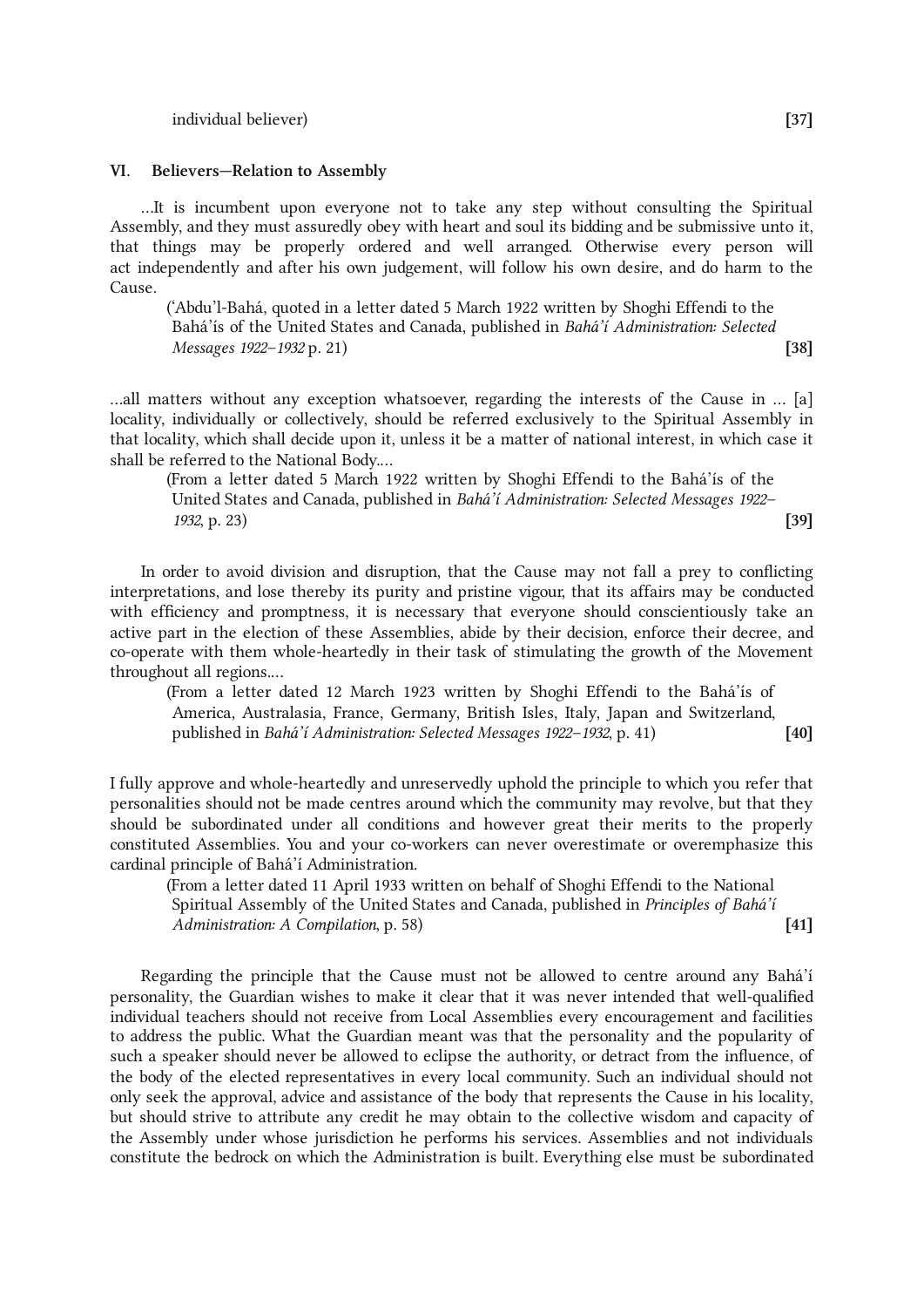to, and be made to serve and advance the best interests of, these elected custodians and promoters of the Law of Bahá'u'lláh.

(From a letter dated 12 August 1933 written on behalf of Shoghi Effendi to an individual believer, published in Principles of Bahá'í Administration: A Compilation, p. 19)  $[42]$ 

Regarding consultation: Any person can refer a matter to the Assembly for consultation whether the other party wishes to or not. In matters which affect the Cause the Assembly should, if it deems it necessary, intervene even if both sides don't want it to, because the whole purpose of the Assemblies is to protect the Faith, the Communities and the individual Bahá'ís as well.

(From a letter dated 17 October 1944 written on behalf of Shoghi Effendi to an individual believer, published in Bahá'í News 177 (November 1945), p. 2) [43]

The believers should learn to turn more often to their Assemblies for advice and help and at an earlier date, and the Assemblies, on the other hand, should act with more vigilance and a greater sense of Community responsibility towards every situation that may damage the prestige of the Faith in the eyes of the public. When decisions have been reached by the Assembly, they must be carried out loyally and willingly by all concerned.

(From a letter dated 13 March 1944 written on behalf of Shoghi Effendi to an individual believer) [44]

One of the fundamentals involved in our Administrative Order, which we must remember will become the pattern for our World Order, is that even if an Assembly makes an ill-advised decision it must be upheld in order to preserve the unity of the Community. Appeal can be made from the Local Assembly's decision to the National Assembly.… But the principle of authority invested in our elected bodies must be upheld. This is not something which can be learned without trial and test.…

(From a letter dated 30 June 1949 written on behalf of Shoghi Effendi to the National Spiritual Assembly of Germany and Austria, published in The Light of Divine Guidance: The Messages from the Guardian of the Bahá'í Faith to the Bahá'ís of Germany and Austria, vol. 1, p. 151)  $[45]$ 

The believers should have confidence in the directions and orders of their Assembly, even though they may not be convinced of their justice or right. Once the Assembly, through a majority vote of its members, comes to a decision the friends should readily obey it. Specially those dissenting members within the Assembly whose opinion is contrary to that of the majority of their fellow-members should set a good example before the community by sacrificing their personal views for the sake of obeying the principle of majority vote that underlies the functioning of all Bahá'í Assemblies.

(From a letter dated 28 October 1935 written on behalf of Shoghi Effendi to an individual believer) [46]

The Assembly may make a mistake, but, as the Master pointed out, if the Community does not abide by its decisions, or the individual Bahá'í, the result is worse, as it undermines the very institution which must be strengthened in order to uphold the principles and laws of the Faith. He tells us God will right the wrongs done. We must have confidence in this and obey our Assemblies. He therefore strongly urges you to work directly under your Bahá'í Assembly, to accept your responsibilities as a voting member, and do your utmost to create harmony within the community.

(From letter dated 1949 written on behalf of Shoghi Effendi to an individual believer) [47]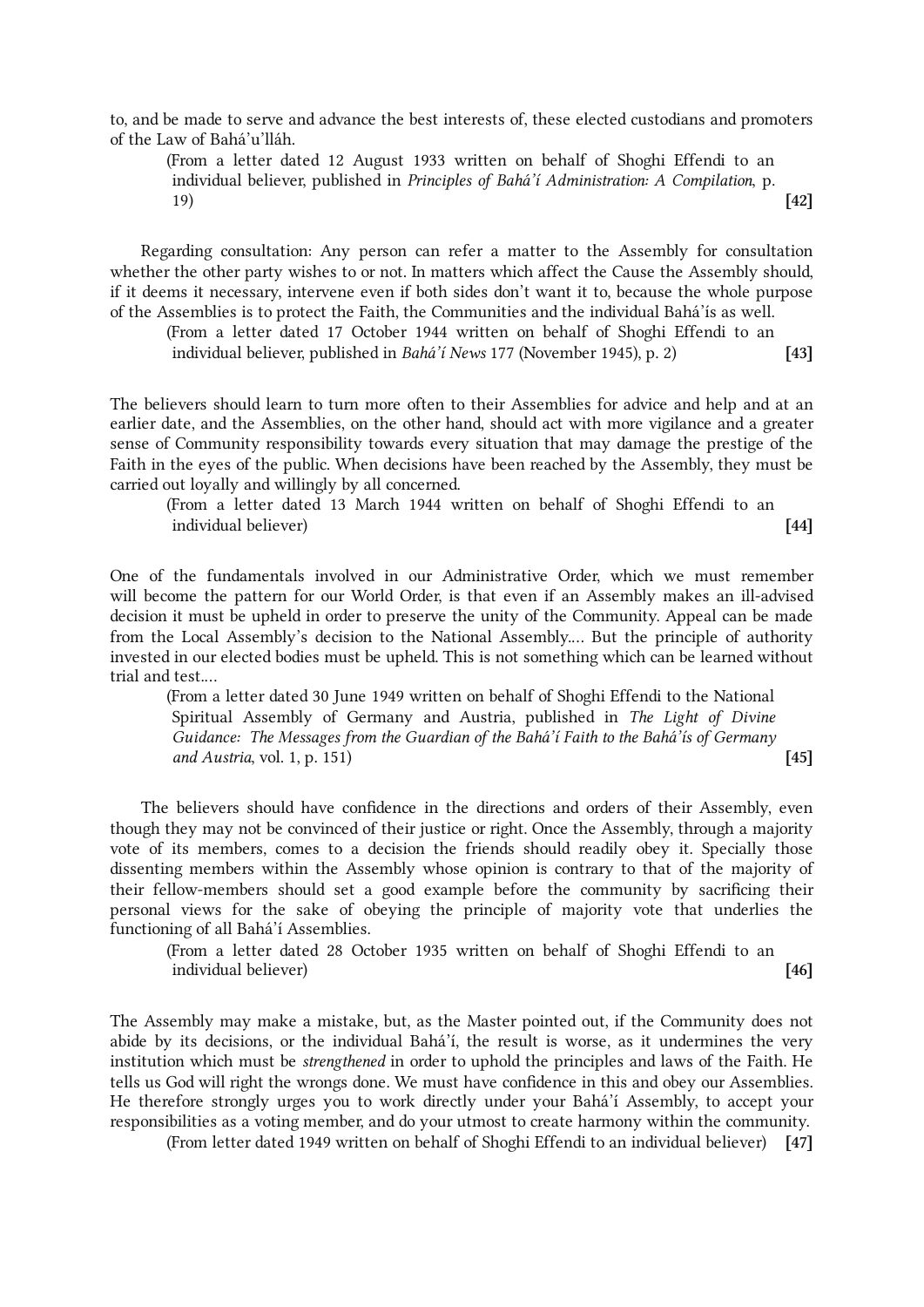What the Master desired to protect the friends against was continual bickering and opinionatedness. A believer can ask the Assembly why they made a certain decision and politely request them to reconsider. But then he must leave it at that, and not go on disrupting local affairs through insisting on his own views. This applies to an Assembly member as well. We all have a right to our opinions, we are bound to think differently; but a Bahá'í must accept the majority decision of his Assembly, realizing that acceptance and harmony—even if a mistake has been made—are the really important things, and when we serve the Cause properly, in the Bahá'í way, God will right any wrongs done in the end.

(From a letter dated 19 October 1947 written on behalf of Shoghi Effendi to an individual believer) [48]

Just as the individual believers are bound to support and sustain their Local Assembly, for the preservation of the unity of the Faith and the strengthening of its as yet embryonic World Order, so must the Local Assemblies obey and sustain their national representatives. The closer the cooperation between Local and National Assemblies, the greater will be the power and radiance which can and must stream forth from these institutions to the suffering ranks of humanity.

(From a letter dated 29 July 1942 written on behalf of Shoghi Effendi to the Local Spiritual Assembly of Bombay) [49]

## VII. Prospects of the Future

The administrative machinery of the Cause having now sufficiently evolved, its aim and object fairly well grasped and understood, and its method and working made more familiar to every believer, I feel the time is ripe when it should be fully and consciously utilized to further the purpose for which it has been created. It should, I strongly feel, be made to serve a twofold purpose. On one hand, it should aim at a steady and gradual expansion of the Movement along lines that are at once broad, sound and universal; and on the other, it should ensure the internal consolidation of the work already achieved.…

(From a letter dated 11 May 1926 written by Shoghi Effendi to the National Spiritual Assembly of the United States and Canada, published in Bahá'í Administration: Selected Messages 1922–1932, p. 109) [50]

The friends must never mistake the Bahá'í administration for an end in itself. It is merely the instrument of the spirit of the Faith. This Cause is a Cause which God has revealed to humanity as a whole. It is designed to benefit the entire human race, and the only way it can do this is to reform the community life of mankind, as well as seeking to regenerate the individual. The Bahá'í Administration is only the first shaping of what in future will come to be the social life and laws of community living. As yet the believers are only just beginning to grasp and practise it properly. So we must have patience if at times it seems a little self-conscious and rigid in its workings. It is because we are learning something very difficult but very wonderful—how to live together as a community of Bahá'ís, according to the glorious teachings.

(From a letter dated 14 October 1941 written on behalf of Shoghi Effendi to two believers) [51]

Ours, dearly-beloved co-workers, is the paramount duty to continue, with undimmed vision and unabated zeal, to assist in the final erection of that Edifice the foundations of which Bahá'u'lláh has laid in our hearts, to derive added hope and strength from the general trend of recent events, however dark their immediate effects, and to pray with unremitting fervour that He may hasten the approach of the realization of that Wondrous Vision which constitutes the brightest emanation of His Mind and the fairest fruit of the fairest civilization the world has yet seen.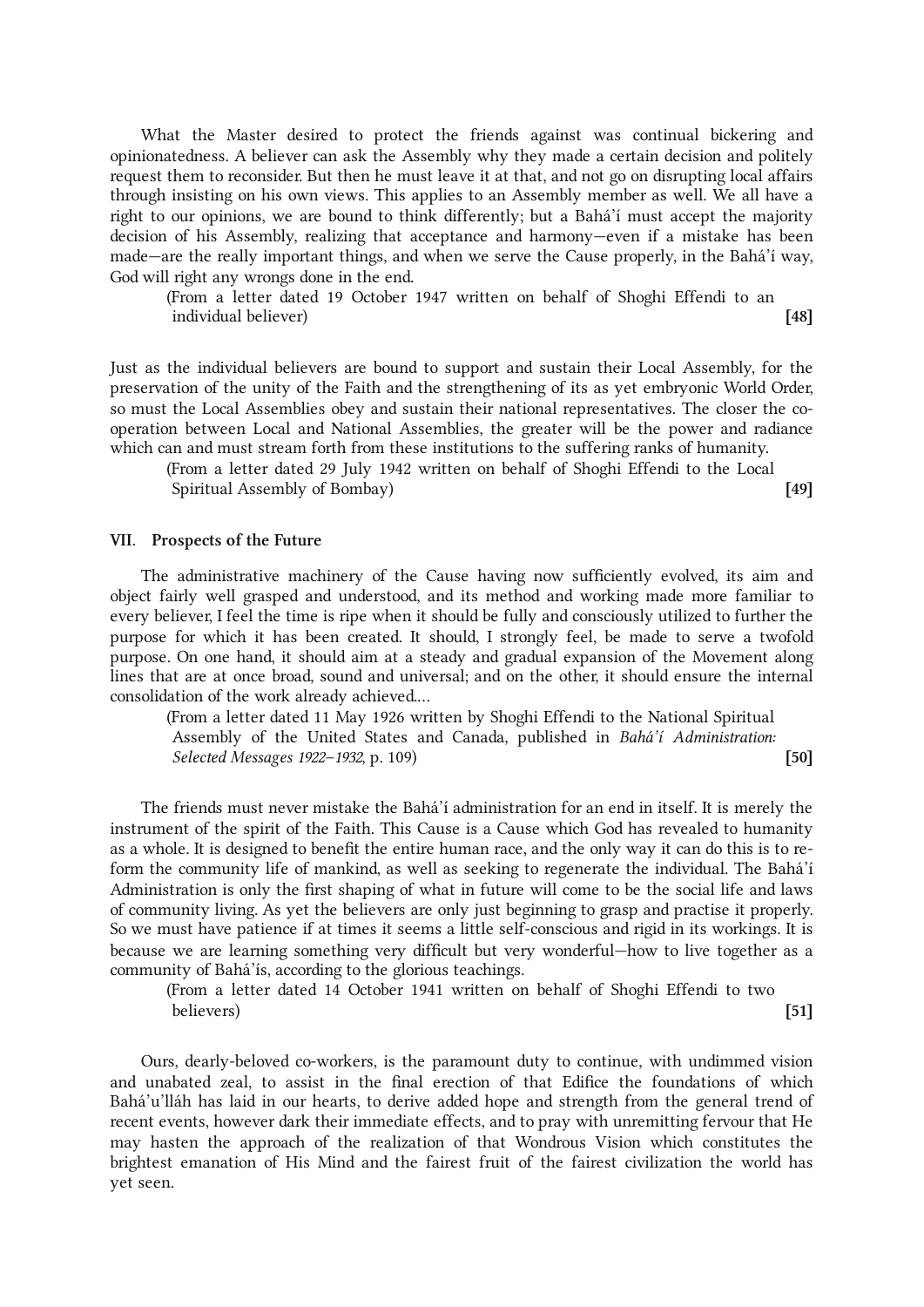(From a letter dated 28 November 1931 written by Shoghi Effendi to the Bahá'ís of the West, published in The World Order of Bahá'u'lláh: Selected Letters, p. 48) [52]

And now as I look into the future, I hope to see the friends at all times, in every land, and of every shade of thought and character, voluntarily and joyously rallying round their local and in particular their national centres of activity, upholding and promoting their interests with complete unanimity and contentment, with perfect understanding, genuine enthusiasm, and sustained vigour. This indeed is the one joy and yearning of my life, for it is the fountainhead from which all future blessings will flow, the broad foundation upon which the security of the Divine Edifice must ultimately rest.…

(From a letter dated 24 September 1924 written by Shoghi Effendi to the Bahá'ís of America) [53]